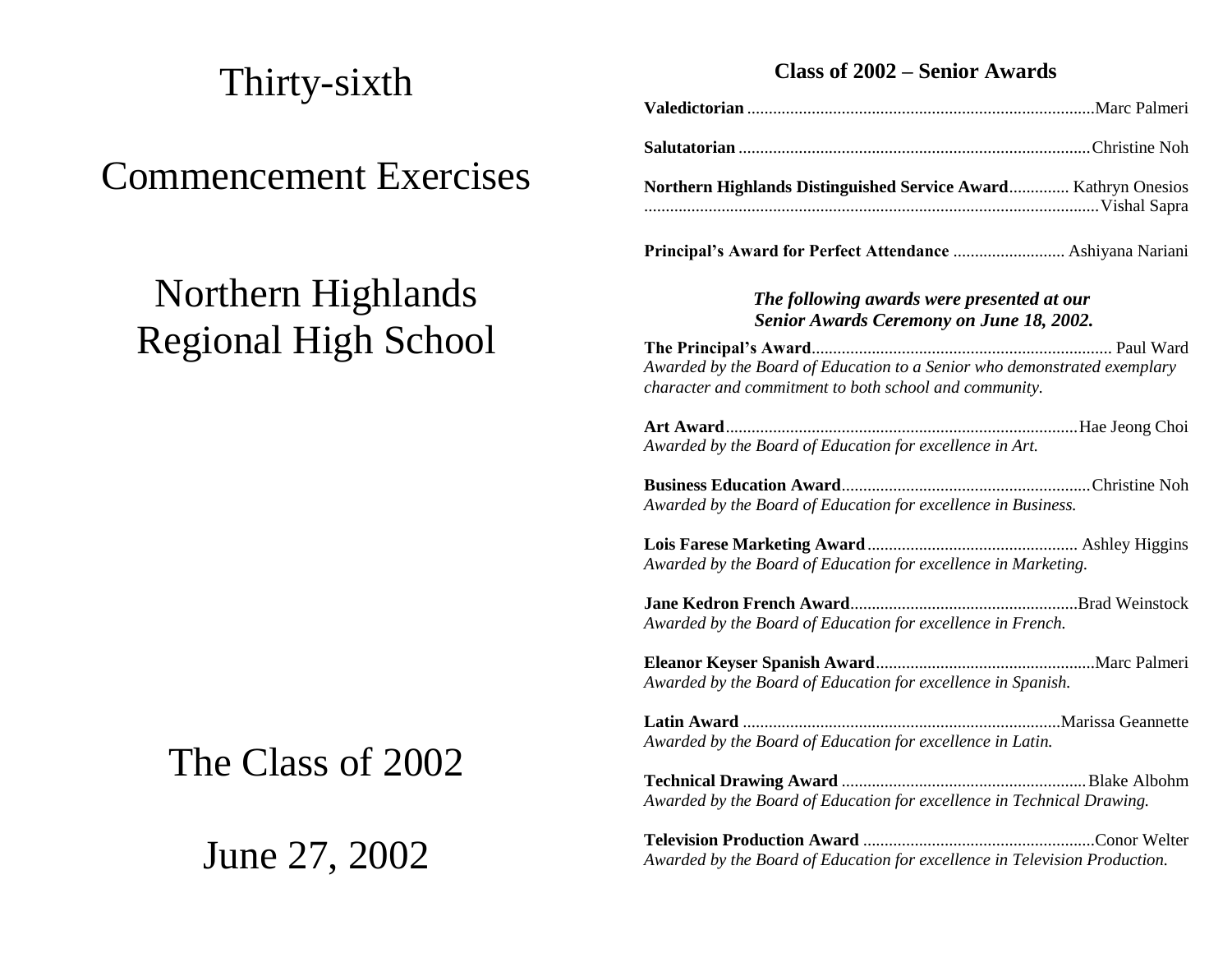|--|--|--|

...................................................................................................... William Stoltz *Awarded by the Board of Education to a male and female Senior for excellence in Drama.*

**Contini Award**.................................................................................Shigeru Aoe *Awarded by the Board of Education to a male Senior who participated in varsity sports each season through the year, demonstrating skill, desire to win, outstanding sportsmanship, exemplary attitude, and team spirit.*

*Awarded by the Board of Education to a male and female Senior who participated in varsity athletics, and best demonstrated the values endorsed by the Northern Highlands Coaching Staff – loyalty, commitment, and citizenship.*

#### **Family & Consumer Sciences Department Excellence Award**

*.........................................................................................................*Heather Reid *Awarded by the Board of Education for excellence in Family and Consumer Sciences.*

**John Philip Sousa Award**.............................................................Louis Spector *Awarded by the Board of Education for outstanding musicianship, citizenship, leadership, and dedication to the instrumental music program.*

**Sheila Taylor Vocal Music Award** ........................................Christine Nichols *Awarded by the Board of Education for outstanding musicianship, citizenship, leadership, and dedication to the music program.*

**National School Choral Award** ...............................................Brad Weinstock *Awarded by the Board of Education for outstanding musicianship, participation, dedication, and leadership demonstrated throughout the year by thought, word, and deed.*

**Louis Armstrong Jazz Award** .....................................................Joshua Alpert *Awarded by the Board of Education for outstanding Jazz musicianship.*

**Journalism Award**.........................................................................Russell Lane *Awarded by the Board of Education for excellence in Journalism.*

**Wood Technology Award** ....................................................Nicholas Altomare *Awarded by the Board of Education for craftsmanship in Wood Technology.*

| Awarded by the Student Council to a male and female Senior who have |  |
|---------------------------------------------------------------------|--|

*displayed exemplary service to their school, community, and fellow students.*

#### **Northern Highlands Home & School Citizenship Award**

*Awarded by the Home & School Association to a male and female Senior who best exemplify good citizenship through integrity, devotion to duty, and unselfish service to others.*

**Parents' Network Leadership Award** ...........................................Hollie Karl ............................................................................. Natalia Mendoza *Awarded by the Parents' Network to two Seniors who demonstrated commitment and dedication to the development of alternative activities and peer education, as well as contributions to the well-being and betterment of Northern Highlands students.*

| Awarded by the School Store to two Seniors for their dedication and tireless     |  |
|----------------------------------------------------------------------------------|--|
| effort in serving the students and staff at the Northern Highlands School Store. |  |

**Ho-Ho-Kus Community Church Scholarship** .............................James Baker *Awarded by the Ho-Ho-Kus Community Church to a Ho-Ho-Kus Senior for outstanding academic achievements and sustained interest throughout his high school years in music and sports.*

#### **Ho-Ho-Kus Community Church/Margaret Leroy Scholarship**

| Awarded by the Ho-Ho-Kus Community Church to two Ho-Ho-Kus Seniors for    |
|---------------------------------------------------------------------------|
| involvement in school and church activities and its music programs, and a |
| commitment to helping people of different ages.                           |

#### **Roy Meyer Swingers Jazz Vocal Group Music Scholarship**

.....................................................................................................Brad Weinstock *Awarded by the Roy Meyer Swingers Jazz Vocal Group for outstanding instrumental or vocal presentation in one of the following categories: Pop Music, Dixieland, Blues, Broadway, Swing, or Jazz.*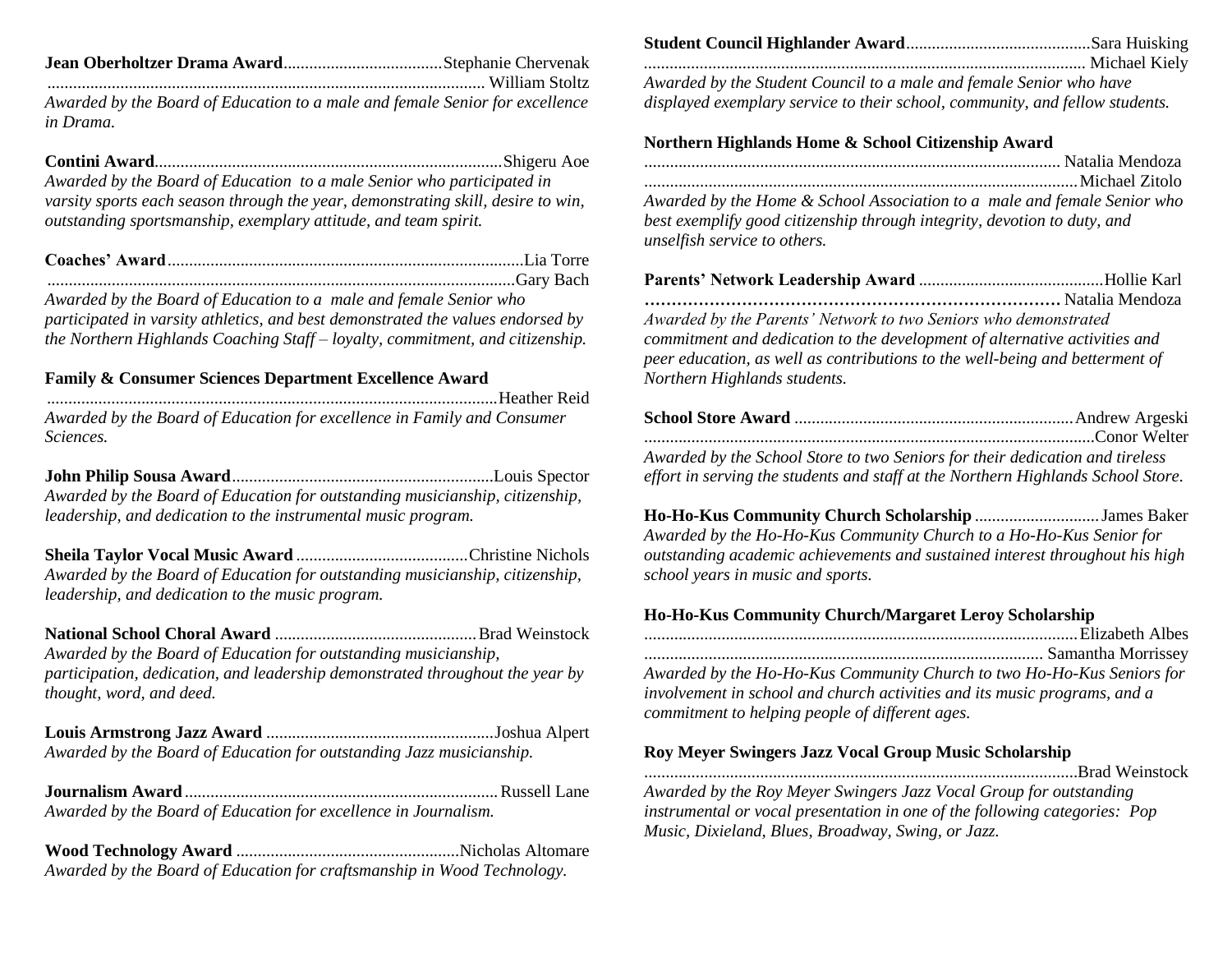**Woman's Club of Upper Saddle River Award** ...................... Jennifer Gomez *Awarded by the Woman's Club of Upper Saddle River to an Upper Saddle River Senior who demonstrated overall academic excellence.*

**Tomorrows Children's/Jim DiGisi Award**............................ Andrew Argeski *Awarded by the Honorable and Mrs. Charles DiGisi in memory of their son, Jim, for commitment and dedication to community service, outstanding student activities, and leadership.*

**Gerry Repole Award** ..............................................................James Greenspan *Awarded by Mr. Michael Repole in memory of his wife, Gerry, to a Senior who has shown dedication, patience, dependability, honesty, and creative abilities in the Performing Arts.*

**James V. Tomai, Jr. Award**.................................................Marissa Geannette *Awarded by the Ridgewood Symphony Orchestra to a Senior member for participation in the orchestra, and outstanding volunteer service.*

#### **Saddle River Lions Club Awards**

| Awarded by the Saddle River Lions Club for excellence in: |  |
|-----------------------------------------------------------|--|
|                                                           |  |
|                                                           |  |
|                                                           |  |
|                                                           |  |

**Upper Saddle River Historical Society Award** .................... Natalia Mendoza *Awarded by the Upper Saddle River Historical Society to an Upper Saddle River Senior for excellence in American History.*

| Awarded by the Contemporary Club of Ho-Ho-Kus to two Ho-Ho-Kus Seniors |  |
|------------------------------------------------------------------------|--|
| for excellence in academics and community service.                     |  |

**Town Journal Journalism Award**.............................................Marisa Warren *Awarded by the Town Journal for excellence in Journalism.*

#### **Betty Jane D'Amore Awards**

| Awarded by the Woman's Club of Upper Saddle River for excellence in: |  |
|----------------------------------------------------------------------|--|
|                                                                      |  |
|                                                                      |  |
|                                                                      |  |

### **Allendale Womens' Club Computer Science Technology Award**

| Awarded by the Allendale Womens' Club to a male and female Senior for |
|-----------------------------------------------------------------------|
| excellence in Computer/Science Technology.                            |

| Awarded by the Ho-Ho-Kus PTO in memory of Donald Maloney, a beloved           |  |
|-------------------------------------------------------------------------------|--|
| Social Studies teacher, to Ho-Ho-Kus Seniors for scholarship, leadership, and |  |

*community service.*

**Carl Strong Memorial Scholarship** ................................Christopher Donnelly *Awarded by the Paragon Federal Credit Union to a Senior who is a member of the Paragon Federal Credit Union for academic performance, leadership, and community service.*

**Strasser & Associates, P.C. Legal Award** ................................ Marisa Warren *Awarded by William Strasser to a Senior whose interests and actions have demonstrated a commitment to civic responsibility, and who wishes to pursue a career in law.*

#### **Ho-Ho-Kus Education Foundation Awards**

| Awarded by the Ho-Ho-Kus Education Foundation for excellence in: |  |
|------------------------------------------------------------------|--|
|                                                                  |  |
|                                                                  |  |
|                                                                  |  |
|                                                                  |  |
|                                                                  |  |

**Kathryn Limatola Award**............................................................Maggie Fogel *Awarded by the Kathryn Limatola Memorial Fund to a Senior who has demonstrated academic excellence, impeccable character, and extensive community service in honor of Kathryn Limatola for her active role in the community in Boy Scouts, the Highlands Presbyterian Church, the Green Circle Program, and as an original founder of the Allendale Foundation for Education Excellence.*

| Awarded by the Commerce Bank to a Senior who has demonstrated academic |  |
|------------------------------------------------------------------------|--|
| excellence, and wishes to pursue a college career in business studies. |  |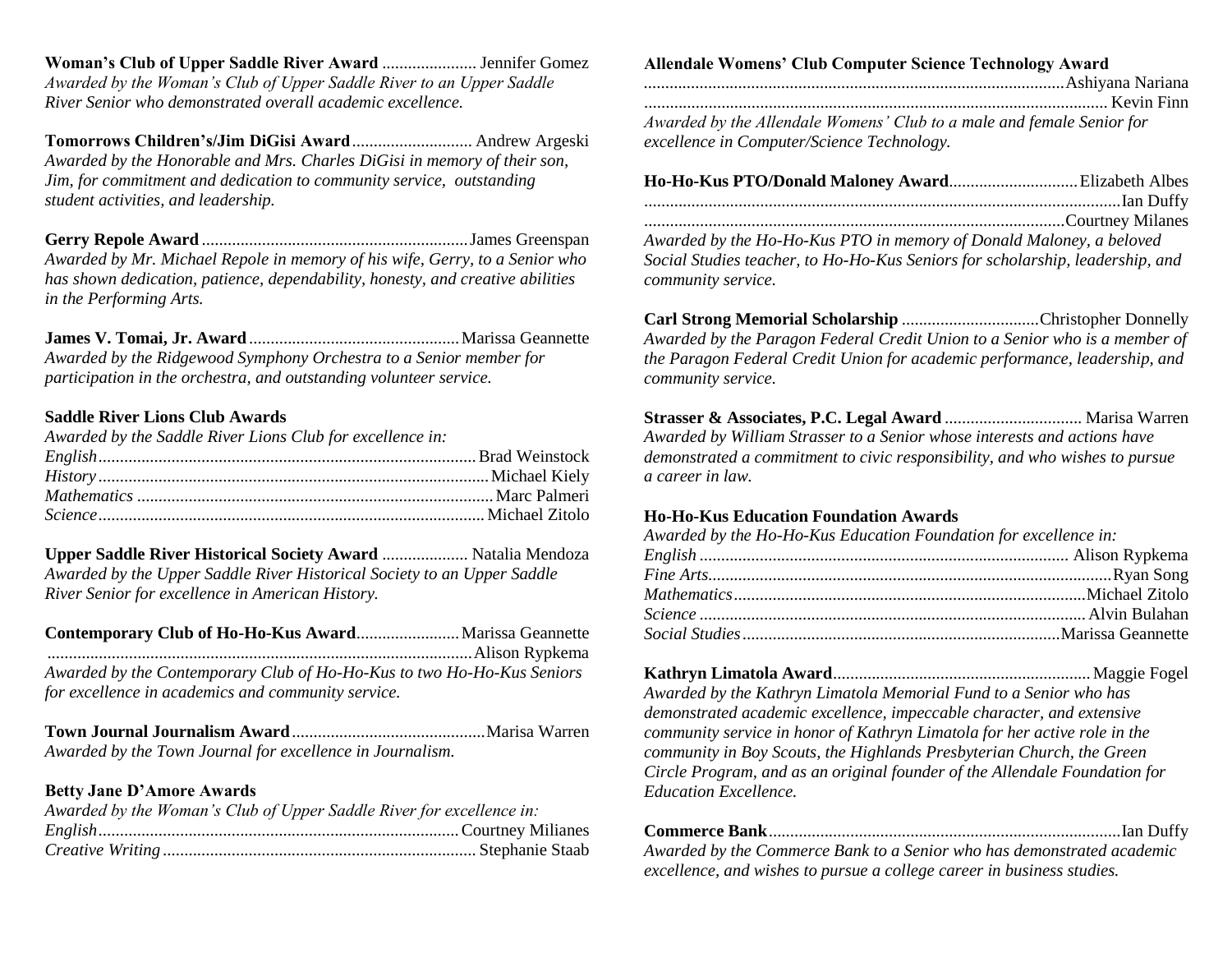**Dennis Rouse Teens for Life Scholarship**......................... Suzanne Monaghan *Awarded by Teens for Life in honor of Dennis Rouse, a beloved Social Studies teacher at Northern Highlands, to a Senior who has demonstrated, through word and deed, exceptional character, integrity, and has shown a love for life and consideration for others.*

**Project Lovematch Award**.......................................................... Maggie Fogel ....................................................................................................Michelle Kolind ................................................................................................Courtney Milianes

*Awarded by Project Lovematch to those Seniors who have shown outstanding contributions as volunteers to the program that teaches recreational tennis to a special-needs population.*

**Betsy Wetterauw Award**.........................................................Catherine Henny *Awarded by Mr. & Mrs. Wetterauw in memory of their daughter, Betsy, to a female Senior athlete who displays sportsmanship, performs to the best of her ability, exhibits honor to her team and opponents, and represents her school in the best ethical and most honest manner.*

**New Jersey Scholar Athlete Award**......................................... Jennifer Gomez *.....................................................................................................*Jordan Bettman *Awarded by the New Jersey State Interscholastic Athletic Association to a male and female Senior who have won a minimum of two varsity letters, and ranked academically in the top 10% of his/her class, and provided service within the school and community.*

**New Jersey Outstanding Scholar Athlete Award** ......................Alison Orrico *Awarded by the New Jersey State Interscholastic Athletic Association to a Senior athlete based on academic achievement along with school and community citizenship.*

**Bergen County Coaches' Outstanding Athlete Award ....... Glenn Castergine** *Awarded by the Bergen County Coaches' Association to the male Senior athlete who best represents the many qualities that Northern Highlands athletes should possess.*

**Bergen County Coaches' 10-Sport Season Award** ..............Robert Councilor ........................................................................................................ Phillip Dakes

*Awarded by the Bergen County Coaches' Association to male Senior athletes who have participated in at least ten sport seasons over their four years, and have demonstrated excellence both on and off the field.*

**Bergen County Women Coaches' Association Award**.............. Alison Orrico *Awarded by the Bergen County Women Coaches' Association to a female Senior athlete who best represents the many qualities that Northern Highlands athletes should possess.*

**Distinguished Athlete Award** ....................................................Joshua Arcadia *Awarded by the United States Marine Corps to a Senior for displaying courage, poise, self-confidence, and leadership as a high school athlete.*

**Robb Councilor, Sr. (Kahuna) Scholarship Award**................Jennifer Corley ..................................................................................................... Timothy Lynch *Awarded by the Upper Saddle River/Allendale Jr. Football Association to a male and female Senior who participated in the Upper Saddle River/Allendale Junior Football/Cheerleading Association, and continued their participation at Northern Highlands.*

**U.S. Army Reserve National Scholar Athlete Award** .............. Shauna Maher *................................................................................................*Nicholas Altomare *Awarded by the United States Army Reserve to a male and female Senior who have demonstrated excellence in the classroom and on the athletic field.*

**Joseph Schweighardt Memorial Scholarship** .................................Ilker Oguz *Awarded by the Joseph Schweighardt Memorial Scholarship Foundation in memory of Joseph Schweighardt to a Senior who has demonstrated the ability to balance academic achievement with an involvement in competitive sports.*

| Awarded by the Edward N. Fitzpatrick Scholarship Committee in memory of           |  |
|-----------------------------------------------------------------------------------|--|
| Edward Fitzpatrick to a male and female Senior who have demonstrated the          |  |
| characteristics of unselfishness, a generosity of spirit, and a dedication to the |  |
| "success of the team" while participating in athletics at Northern Highlands.     |  |

#### **Herb Cohen Sports' Association Scholastic Achievement Award**

......................................................................................................... Emily Simon .......................................................................................................... Shigeru Aoe *Awarded by the Sports' Association to a male and female Senior who have lettered twice in their high school career, at least once as a Senior, attained a 3.0 average over their high school career, and committed to attend an accredited two or four year college. The recipients must have displayed, both on and off the field, a positive attitude, leadership ability, and served as a role model, as well as written an essay on a topic selected by the Sports' Association.*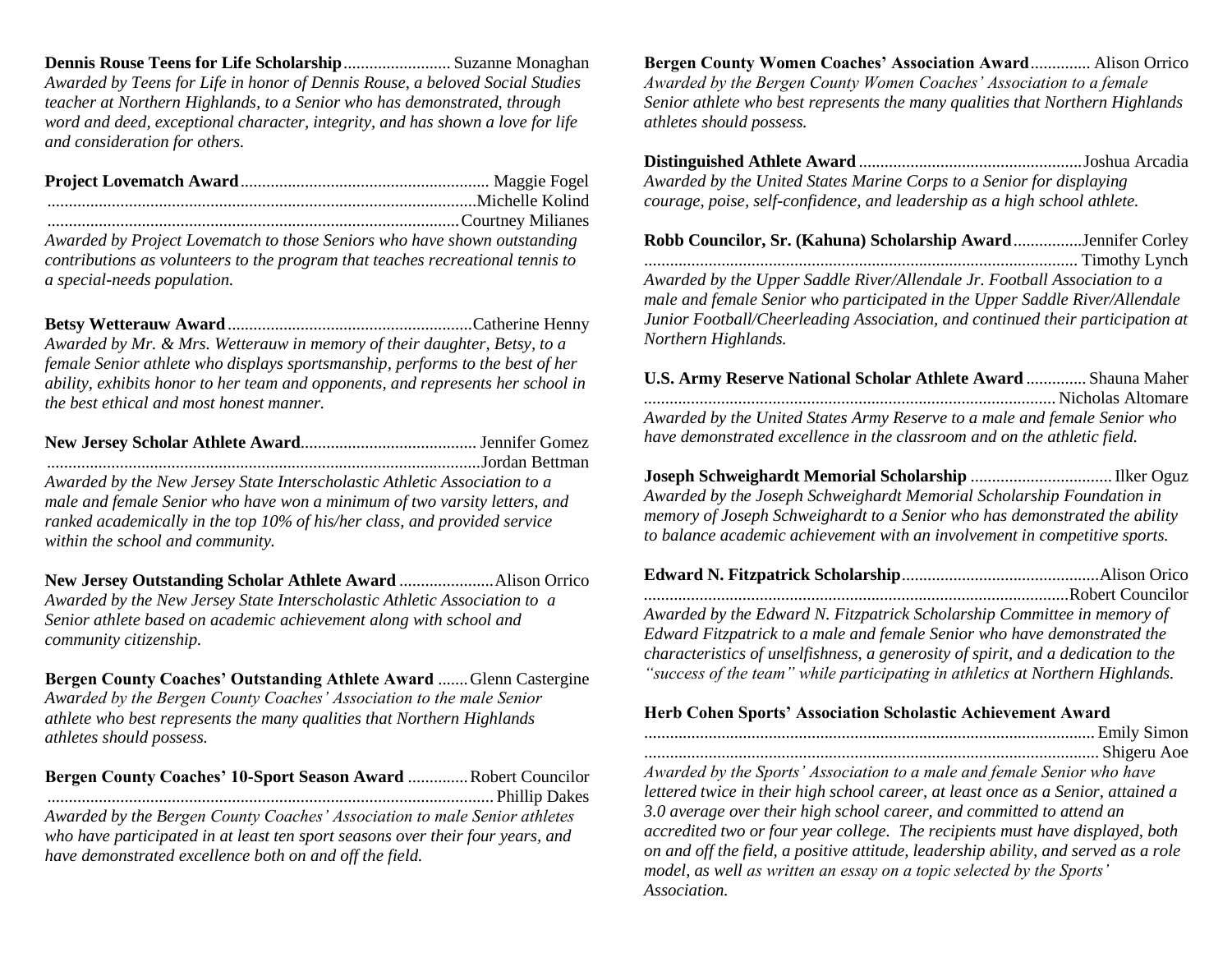### *Graduates*

Megan Aileen Ackerson Anthony George Aiuvalasit Patrick J. Allen, III Daniel James Amatuzzi Joseph Vincent Badalamenti George S. Barone Frances Erin Barto Lauren Chamberlin Battle Michael R. Benzaken Danielle L. Berkman Elizabeth Ann Billeter Kristina Leigh Blank Benjamin Grant Boggia Christopher George Bonamarte Stephen Thomas Bono Ryan Robert Broderick Michael Parker Brotherton Brittany Helen Bur Matthew Steven Burney Nathaniel J. Busch Taylor T. Bushell James Patrick Byrnes Christopher William Calabrese Zachary Kayn Canonico Margaret L. Carey Jessica Lynn Carlough Michelle Leigh Cary Amy Nicole Castellano Kyle Evan Cauwenberghs Lauren Ashley Chase Jamie Melissa Chazan Charles Ji Hoon Choi Andrew Evan Cohen Nicholas John Coleman Alexis Victoria Collins Alison Beth Cooper Kimberly Anne Curbelo

Timothy Bradford Curtis Ronald D'Elia Brian Michael DeNike Robert Chase Derian Michelle Karin Desjardins Lia G. Desposito Andrew A. DiCostanzo Jeffrey Scott Dodd Gillian Gayle Dombeck Natalie Joan Dubanowitz Emily Alicia Earl Christopher George Ege Douglas Andrew Ernst Liezl Bejarin Escalon Lindsay Anne Fake Sean Thomas Fallon Matthew Victor Ferrario Brendan M. Finnerty Gabriella Fiore Andrew Nicholas Firkins Jonah Bockhoff Flateman Raffaelina Sofia Gamen Alexandra Garand Vince Gatto Alexander Ian Germain Amanda M. Gesoalde Luke J. Getto Jennifer Leigh Gorra Kimberlee Ann Harris Joanna Rebecca Hess Vanessa Maria Hodge James J. Hopkins David Benjamin Hopson Ellen Margaret Houlihan Evan Richard Jacobs Sarah Alicia Johnson Duhyun J. Jung Arti Kabaria

Zachary A. Kahn Whitney Ann Kammerer Lee Anne Marie Kass Laura C. Kennedy Jacqueline Marie Kilgallen Michelle Kim Krisztina Kiss Karen Elizabeth Koch Jason Thomas Komninos Evanthia Mary Kontaxis Jung W. Koo Stephanie Lynn Kosky Tina M. Kukreja Brian Timothy LaBarr Jason Edward Lagomarsino Joseph Raymond Lapi Michelle Ann Largoza Kaylan Mary Laurent Earl Lee Katherine Florence Lee Ian S. Lees Stephanie Francine Lester Kate Susan Levine Seth Adam Lieberman Shi Yu Lin Stephanie Lynn Lisella Amy Melissa Litt Te-Yi Liu Justin Thomas Liva Robert J. Lombardi Lauren Ashley Ludwig Michael Joseph Lupino Joseph John Lynch Katharine Elizabeth Manning Pamela Anne Marangi Katherine Lee Mardy Rebecca Hope Markowitz Jeffrey John Marshall

Michelle Suzanne Martin Karen Rose Matarazzo Heather Donna Mayone James Richard Mazzuto Katherine Bradbury McDowell Andrew Joseph McGuirk Patrick Collins Meegan Bret Alexander Melillo William H. Mellick, III Lauren G. Mellides Matthew Ryan Michels Lauren Mary Minichetti Jamie Robert Moreng Elizabeth Anne Morris Kristen Lynne Morrone Christina Marie Murphy Erik J. Murphy Justeen Anna Nason Matthew Gerard Nasser Jonathan Ornulf Ness Sarah Alyss Nolan Erin Emily Nothwang Janna Beth Oberdorf Jaskaran Singh Oberoi John D. O'Fallon Dawn Olejarz Sean Joseph Ondich Terryn Marie Ormonde Brian J. Page Rich Page Carol Park Yoony Park Natalie Denise Parsons Parag Narendra Patel Aaron David Pattap Laura Anne Peduto Daniel Ezekiel Pelic Lisa Marie Pellegrino